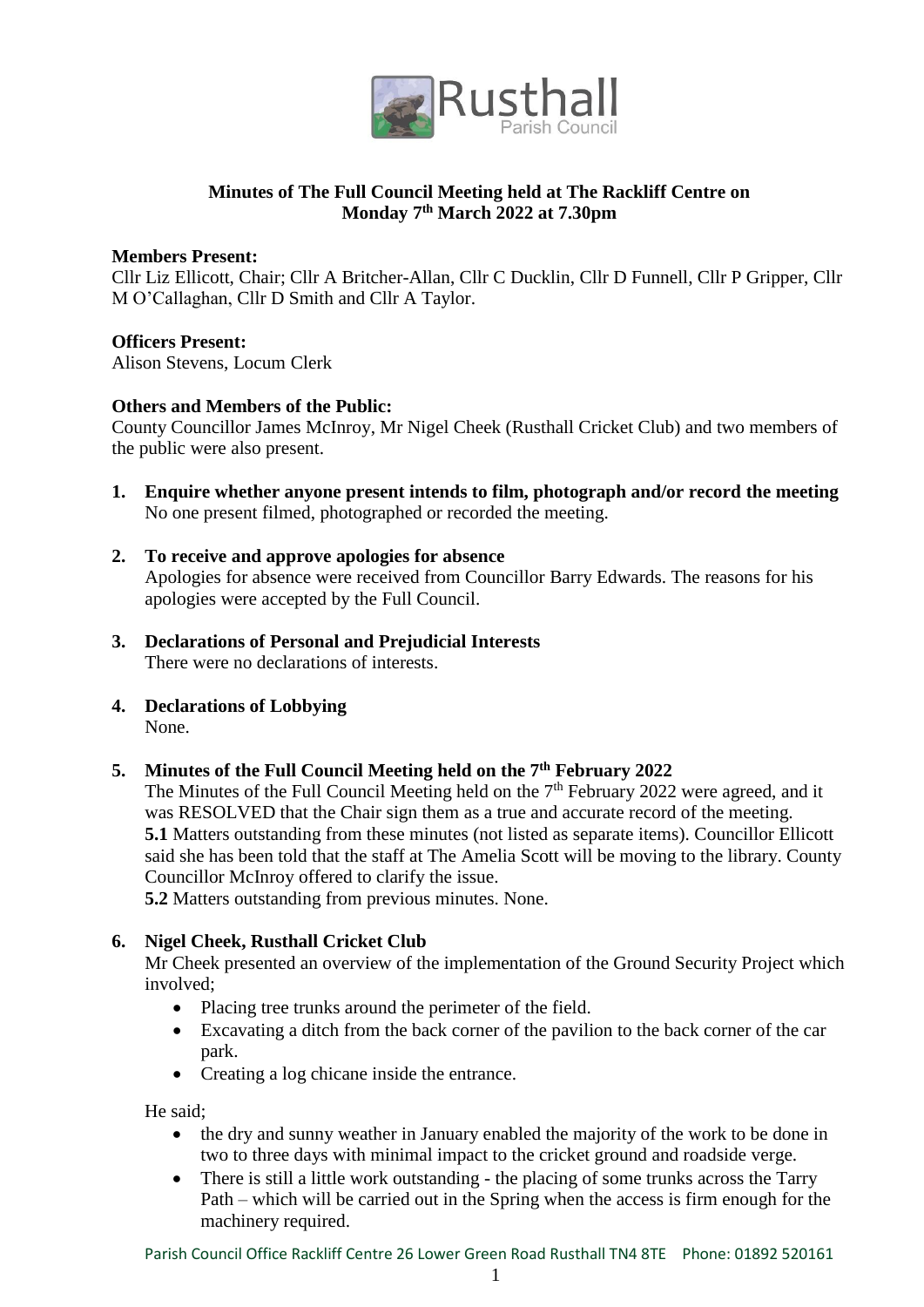To support the enhanced security measures, the Friends of the Commons has paid for an additional barrier in the same design used successfully on the lower cricket pitch on Tunbridge Wells Common.

Mr Cheek thanked the Parish Council for funding the measures and said the Cricket Club can now look forward to the season ahead with less worry.

It was also noted that;

- The new measures still allow access for dog walkers.
- There is some graffiti on the pavilion. Some equipment in the shed and a lawnmower have also been stolen.
- The Club hopes to be able to secure the services of a roofer in April or May to repair the roof after it was damaged by the storms.

# **7. Open session for questions from the public**

Mrs Blackburn;

- Asked if the Club has any lighting. There is no electricity because it is too expensive to connect up to the National Grid.
- Reported that the Kent High Wealden Partnership has cleaned Fremlin Pond towards which the Parish Council makes a £600 donation.

#### **8. Session for County and Borough Councillor on matters concerning the Parish** County Councillor McInroy said;

- He was pleased to see the 20mph zone has been installed but noted residents' concerns about the quality of the work, because some of the paintwork is already wearing away, and there are no signs in Meadow Road or Ashley Gardens. He agreed to work with the Parish Council to agree a course of action with KCC.
- KCC is still waiting for quotes for the crossing near the church on the A264.
- It is with great sadness he has to announce the death of Alderman John Davies. Mr Davies was a well-respected past Chairman of Kent County Council, Kent County Council Planning Committee and the Rotary Club of Tunbridge Wells and he will be sorely missed.

A two minute silence followed.

Councillor Funnell said he has;

- Reported some broken pavements at Headway Court.
- Arranged a new food caddy for a resident.
- Helped others to get their broken black bins replaced.

Councillor Britcher-Allan;

- Said she has received a massive response to her request for donations to help the residents of Ukraine and she thanked all those who helped, which included Councillors Gripper and Ellicott. She also thanked all those who donated, which included the Community Larder. She said clothes are no longer needed but donations of hygiene products and food desperately are. Financial donations, ideally through the Disasters Emergency Fund or the British Red Cross are needed to.
- Said she has received no further updates about the Multi Use Games Area (MUGA) or the roadside mirrors despite the Locum Clerk and her asking for one. County Councillor McInroy offered his help.
- Asked County Councillor McInroy for an update on an EVC Point planned for the parish-owned land opposite the Southwood allotments.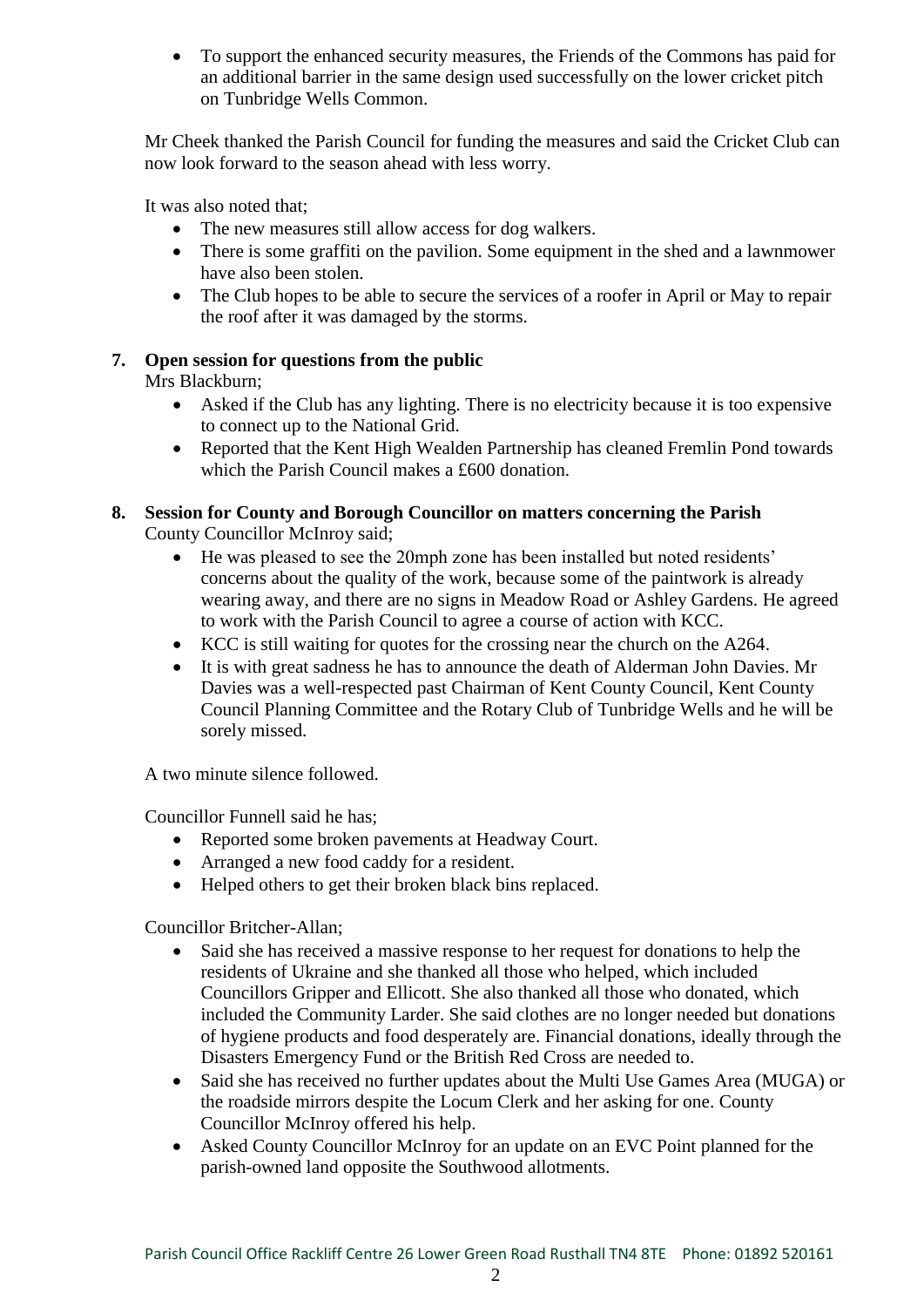# **9. Finance update**

**9.1:** Accounts for Payment – Councillors RESOLVED to approve the list of payments dated 4<sup>th</sup> March 2022 (see below).

| 04/03/2022 | EE                    | DD             | 47.64    | Mobile                      |
|------------|-----------------------|----------------|----------|-----------------------------|
| 07/03/2022 | <b>NEST</b>           | DD             | 23.87    | Pensions                    |
| 07/03/2022 | <b>Alison Stevens</b> | <b>BACS</b>    | 2952.00  | Locum Clerk                 |
| 08/03/2022 | C Woodhead            | <b>BACS</b>    | 30.00    | Refund Allotment            |
| 08/03/2022 | <b>RIALTAS</b>        | <b>BACS</b>    | 206.40   | <b>Annual Support</b>       |
| 08/03/2022 | C May                 | <b>BACS</b>    | 190.00   | Locum RFO                   |
| 08/03/2022 | Melanie Goddard       | <b>BACS</b>    | 58.75    | Allotment Refund            |
| 08/03/2022 | <b>KCC</b>            | <b>BACS</b>    | 1,206.00 | Load Testing (Xmas)         |
| 08/03/2022 | Scottish Hydro        | DD             | 202.37   | <b>Rackliff Centre Elec</b> |
| 25/03/2022 | <b>NEST</b>           | D <sub>D</sub> | 23.87    | Pensions                    |
| 25/03/2022 | <b>HMRC</b>           | <b>BACS</b>    | 24.75    | NI Contributions            |
| 25/03/2022 | Kevin Watson          | <b>BACS</b>    | 443.21   | Salary                      |
| 25/03/2022 | Linda Neusten         | SO.            | 839.55   | Salary                      |
| 28/03/2022 | Microshade            | <b>BACS</b>    | 102.60   | Monthly payment adj         |
|            |                       |                |          |                             |

## **10. Planning Committee**

**10.1** RESOLVED to adopt the draft minutes of the Planning Committee Meetings which were held on the  $7<sup>th</sup>$  February and the  $28<sup>th</sup>$  February 2022.

## **11. High Street, Rusthall**

i. High Street Crossing - At the last meeting Councillor Taylor said she has received reports of some near misses caused by cars overtaking at the crossing and she asked if would be possible to have a pelican crossing there.

The Locum Clerk subsequently contacted KCC and is now waiting for a reply. In the meantime she has made the PCSO aware so he can patrol the area more often. Once the Parish Council has received a reply this matter will be referred to the next Highways Meeting.

Councillor Ellicott also pointed out that the traffic should slow down there when the Speedwatch sessions resume.

- ii. Thai Takeaway The Parish Council has received a request from a trader asking if it would have any objections if he sold take-away Thai food from a food van at the top of the High Street next to the Village Green or from Manor Road next to the One Stop, every Friday evening from 4pm to 8pm. Councillors RESOLVED unanimously to object to the proposal because;
	- 1. There is already a good Thai restaurant and takeaway in the village.
	- 2. There will be more litter in the area.
	- 3. The village is already adequately served with takeaways.
	- 4. The Red Lion, which has been in the village for 600 years sells takeaways and is already said to be struggling.
	- 5. There will be more parking problems.
	- 6. The future of the High Street needs to be taken into account and the High Street needs to be kept alive. This proposal will not help that because it will take away business from the existing outlets.
- iii. Britain in Bloom The license for the hanging baskets has been applied for. The flowers in the baskets this year will be red, white and blue to help commemorate the Queen's Platinum Jubilee. The hanging baskets will be fitted once the bunting has been taken down.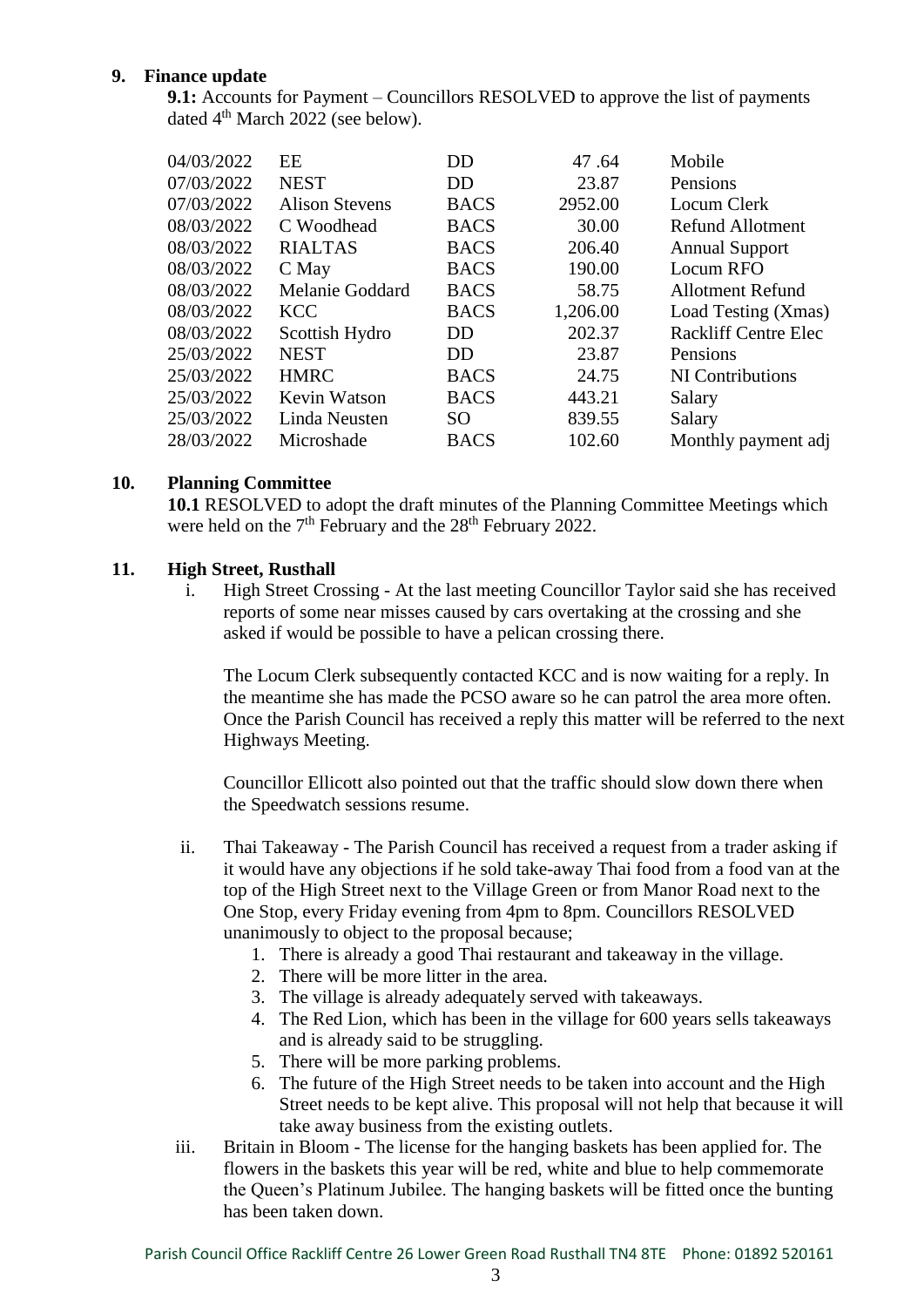## **12. Queen's Platinum Jubilee** – At the last Parish Council Meeting, Councillors RESOLVED unanimously to;

- i. Light a beacon on the Rackliff forecourt on the first day of the celebrations and open up the hall for a low key social gathering after.
- ii. Provide bunting to decorate ten lamp posts in the High Street at a cost of  $\text{\pounds}60$  per lamp post.

It is understood that residents in Meadow Road, Hill View and Southwood Road are also planning to hold street parties.

**13. Defibrillator Update** – At the last meeting the Locum Clerk reported that along with the Deputy Clerk she carried out a risk assessment of the defibrillators in the parish and found the defibrillators at the URC and Sunnyside both had full batteries.

Councillors subsequently RESOLVED to ask the Parish Council's contractor to fit the defibrillator which is currently at The Rackliff Centre, at The Toad. The Parish Council is now waiting for a price from a contractor. The battery was subsequently found to have two bars and does not as it stands, need replacing until later in the year.

**14. PCSO Update –** The Parish Council no longer has a dedicated PCSO but it has a PCSO it can contact if it needs to. The contact for Rusthall Parish Council is PCSO Ewan McKim.

The Locum Clerk has reported incidents of anti-social behaviour, the problem at the High Street crossing and an outbreak of graffiti to him to make him aware.

Councillors said they would like to see more of a police presence in the village and agreed they would like Kent Police to prioritise Neighbourhood Policing in its latest review.

## **15. Internal Audit 2021-2022**

- i. Councillors RESOLVED to appoint David Buckett as the Parish Council's Internal Auditor for 2021-2022.
- ii. Councillors reviewed and RESOLVED to adopt the Standing Orders (2018) and latest Financial Regulations (2019).
- iii. Councillors reviewed and RESOLVED to adopt the Kent Code of Conduct (2019).
- iv. Councillor reviewed and adopted the Fixed Asset Register dated September 2021 and the Risk Assessments which cover the Rackliff Centre, Litter Picking, Fremlin Pond, The Beacon, the Allotments, Snow Clearance and Salomons Road. These assets will be reviewed regularly by the Deputy Clerk.

# 16. Chair's Report – Cllr Ellicott;

- i. Confirmed she has submitted her response to the Boundary Commission Consultation and encouraged others to do the same. Details of the consultation can be found on the Parish Council's website and on its Facebook Page.
- ii. Has been to look at the dead memorial tree and thanked Mr Barber for clearing the brambles. A new tree has been ordered and paid for and is expected to be delivered soon. The memorial plaque has been temporarily removed because it had started to become adrift. The position of the new tree may be brought forward slightly.
- **17.** Officers' Report All the matters in the Officer's Report had been covered elsewhere in the meeting.